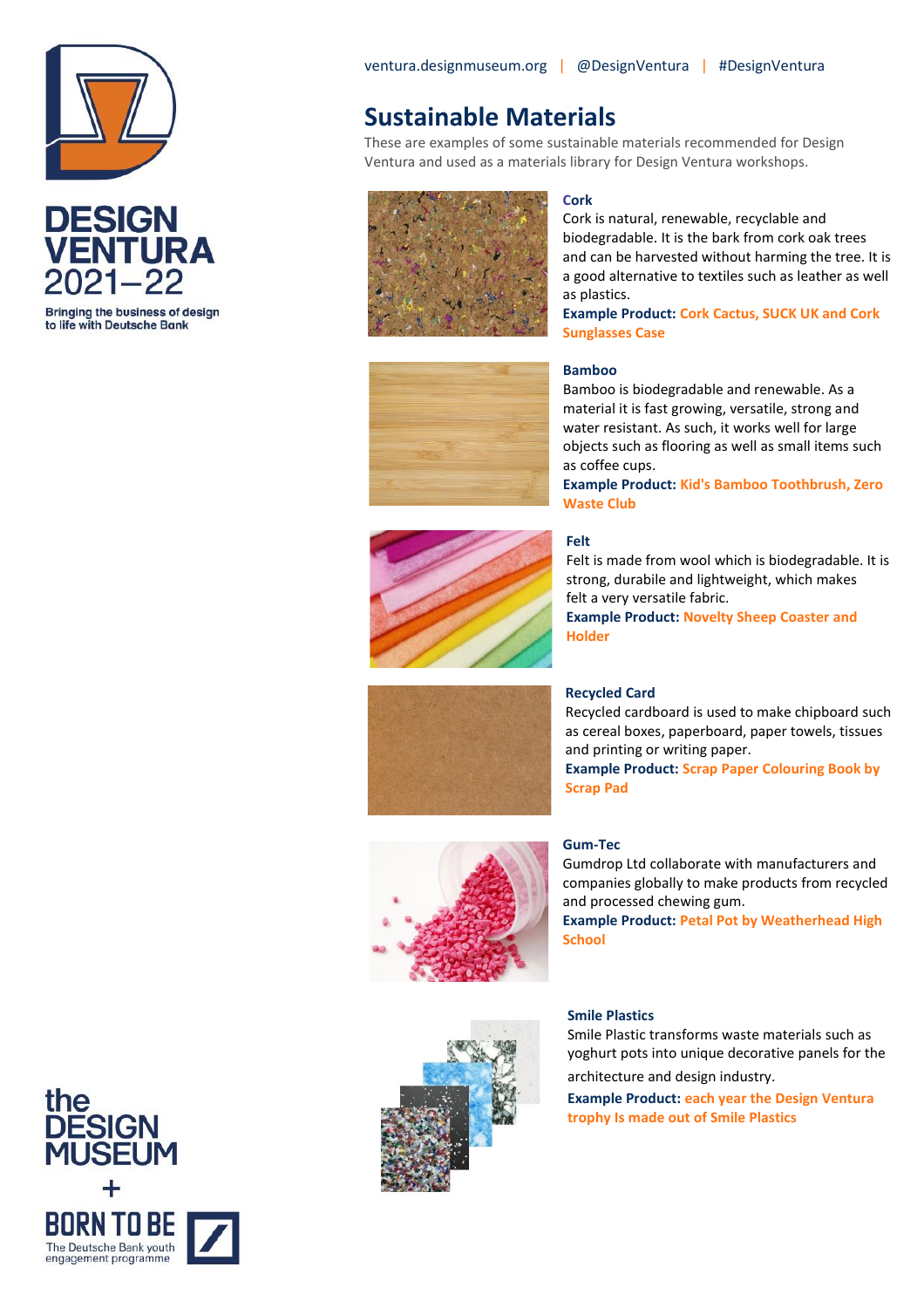



**Bringing the business of design** to life with Deutsche Bank

ventura.designmuseum.org | @DesignVentura | #DesignVentura

### **Products**

These are some examples of products made from the materials listed above.

# Cork Cactus by SUCK UK



Pin board shaped as a cactus. You can pin things to it and keep knick-knacks in the terracotta pot. Supplied with a handful of pins that replicate spikes. **Materials:** Cork and terracotta **Retail Price:** £10.00 [www.suck.uk.com](https://www.suck.uk.com/products/cork-cactus/)

# Cork Sunglasses Case



Collapsible sunglasses case made from cork. **Materials:** Cork **Retail Price:** £9.95 [www.etsy.co.uk](https://www.etsy.com/uk/listing/818573482/cork-sunglasses-glasses-case-eco?ref=shop_home_recs_1&crt=1)

# Kids' Bamboo Toothbrush by Zero Waste Club



The bamboo handle is biodegradable and the bristles are recyclable by returning them to Zero Waste Club. The handles are handcrafted, so no two toothbrushes are the same.

**Materials:** Bamboo **Retail Price:** £3.99 [https://z-w-c.com/](https://z-w-c.com/products/zero-waste-club-baby-toothbrush)

# Novelty Sheep Coaster Holder



Novelty coaster set shaped like a sheep and made of sheep's wool felt. **Materials:** Felt and wood **Retail Price:** £18.50 [makespaceforthis.com](https://makespaceforthis.com/products/sheep-felt-coaster-set)

# Scrap Paper Colouring Book by Scrap Pad



Scrap Pad teamed-up with Danish street artist Mormor to create a playful new colouring book from waste paper. **Materials:** Paper and card

**Retail Price:** £12.00 [https://designmuseumshop.com](https://designmuseumshop.com/products/scrap-paper-colouring-book?_pos=1&_sid=e9dd7f076&_ss=r)

# Petal Pot by Weatherhead High School



Design Ventura 2017's winning product Petal Pot, is a plant pot that expands as the plant grows, reducing the waste of replacing pots. It is created using Gumtec, a plastic made from recycled chewing gum. **Materials:** Gum-tec **Retail Price:** £12.00 [ventura.designmuseum.org](https://ventura.designmuseum.org/2018/03/09/petal-pot/)